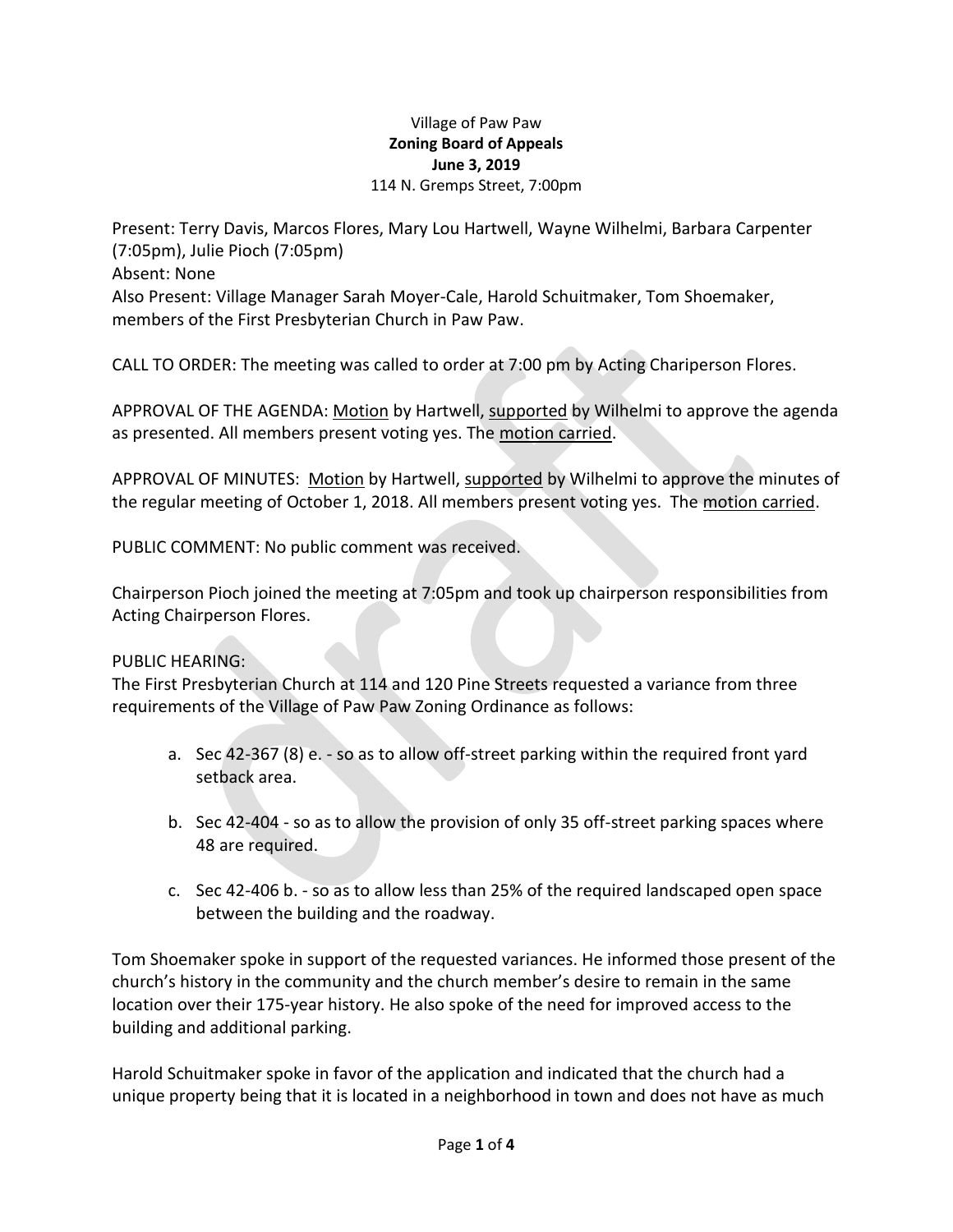property as other community churches. Schuitmaker presented a general description of the project elements and showed historical photographs demonstrating changes to the building that had been made over time. Schuitmaker emphasized that he felt the set back requirement should not apply to Pine Street but only to Kalamazoo Street because the main entrance to the church is on Kalamazoo Street. Schuitmaker also presented evidence of support by local neighbors of the project and the church's parking expansion and landscaping plan. Schuitmaker concluded that granting the variances would be in the best interest of the community.

No other public comment was received at the meeting.

Moyer-Cale reported that no public comment had been received at the Village office about this application.

Chairperson Pioch closed the public hearing to allow the ZBA to discuss the application. The Board proceeded with a review of the variance criteria set forth in Section 42-66 regarding the first variance request related to the front yard setback.

## **The following findings were noted:**

- 1. The location of the property as a corner lot and the placement of the church on the property serve to minimize the area available for parking that is located outside of the required front setback area.
- 2. The built condition of the property limits the ability for compliance with noted provisions; a denial of the requested variances will essentially prohibit any future improvements to the property since any proposed modification will require compliance.
- 3. The proposed site improvements will not change the intensity of use on the site nor serve to reduce open space.
- 4. The proposed site improvements will improve site circulation.
- 5. The size and built condition of the property and its situation as a corner lot would not be considered general or recurrent in nature.

Motion by Flores, supported by Pioch to approve the requested variance from the required front yard setback standards set forth in Sec 42-367 (8) e. based upon the findings of the Board on the variance criteria set forth in Section 42-66, Zoning Ordinance.

Voting Yes: Carpenter, Davis, Flores, Hartwell, Pioch, Wilhelmi Voting No: none Motion Carried. **Variance Approved.**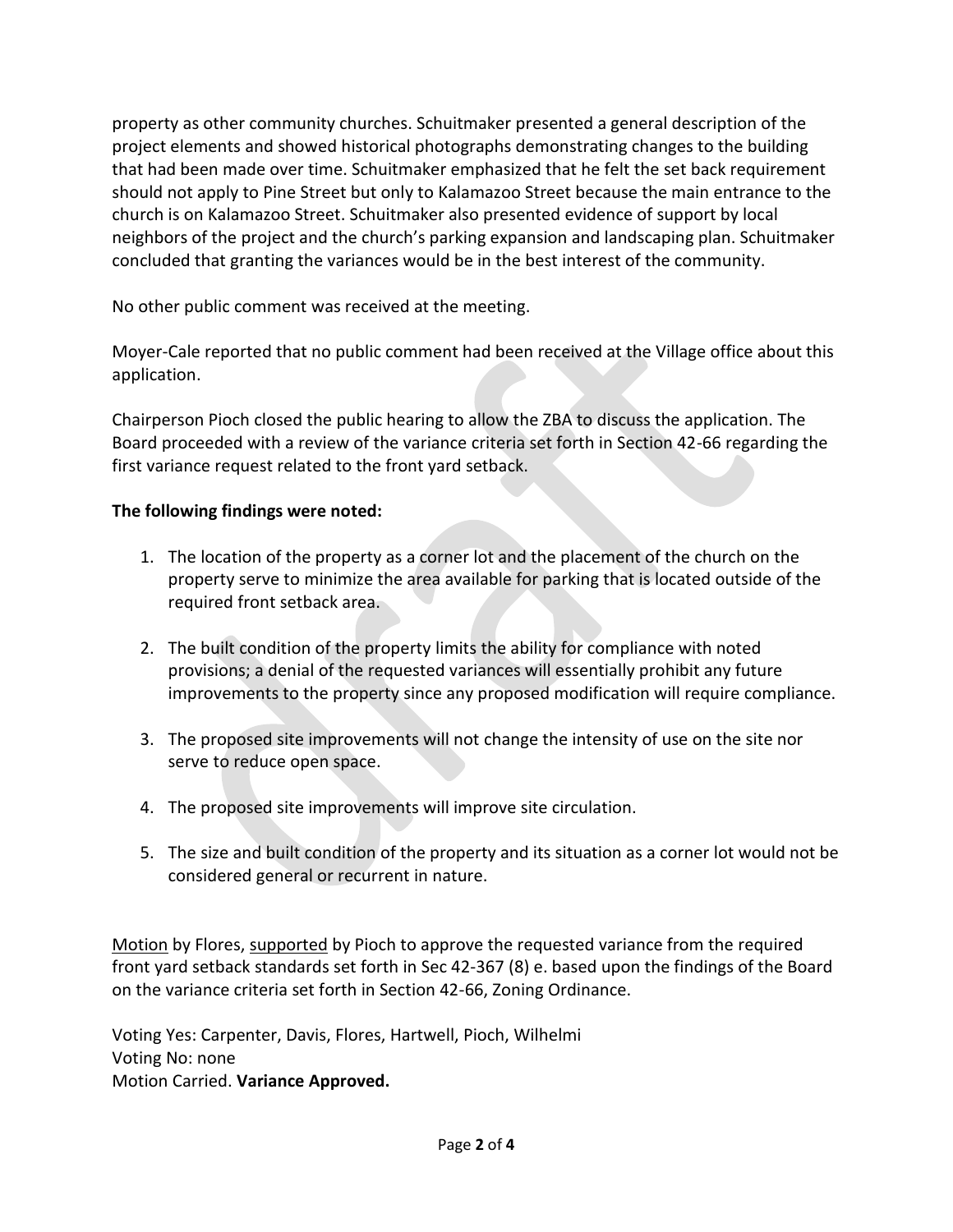The Board proceeded with a review of the variance criteria set forth in Section 42-66 related to the second variance request related to the number of required parking spaces.

# **The following findings were noted:**

- 1. The proposed parking lot expansion will increase the number of on-site parking spaces currently provided, however, adequate area does not exist on the site to provide parking in compliance with the Ordinance.
- 2. The variance will essentially allow continued use of the property as a church with an improved parking situation and minimal change in existing open space conditions.
- 3. The proposed site improvements are intended to increase available on-site parking and to improve vehicular and pedestrian circulation patterns on the site.
- 4. The proposed site improvements will not change the intensity of use on the site nor serve to reduce open space.
- 5. The proposed site improvements will serve to increase the parking provided on site and introduce parking lot landscaping and improved site circulation.
- 6. Open space will be provided in compliance with Ordinance requirements, with the exception of its location between the building and the roadway which does not represent a change in the current situation.
- 7. The size and built condition of the property and its situation as a corner lot would not be considered general or recurrent in nature.

Motion by Flores, supported by Pioch to approve the requested variance from the required off street parking requirements set forth in Sec 42-404 so as to allow less than the 48 required parking spaces based upon the findings of the Board on the variance criteria set forth in Section 42-66, Zoning Ordinance.

Voting Yes: Carpenter, Davis, Flores, Hartwell, Pioch, Wilhelmi Voting No: none Motion Carried. **Variance Approved.**

The Board proceeded with a review of the variance criteria set forth in Section 42-66 related to the third variance request for less than 25% of green space to be located between the building and the roadway.

## **The following findings were noted:**